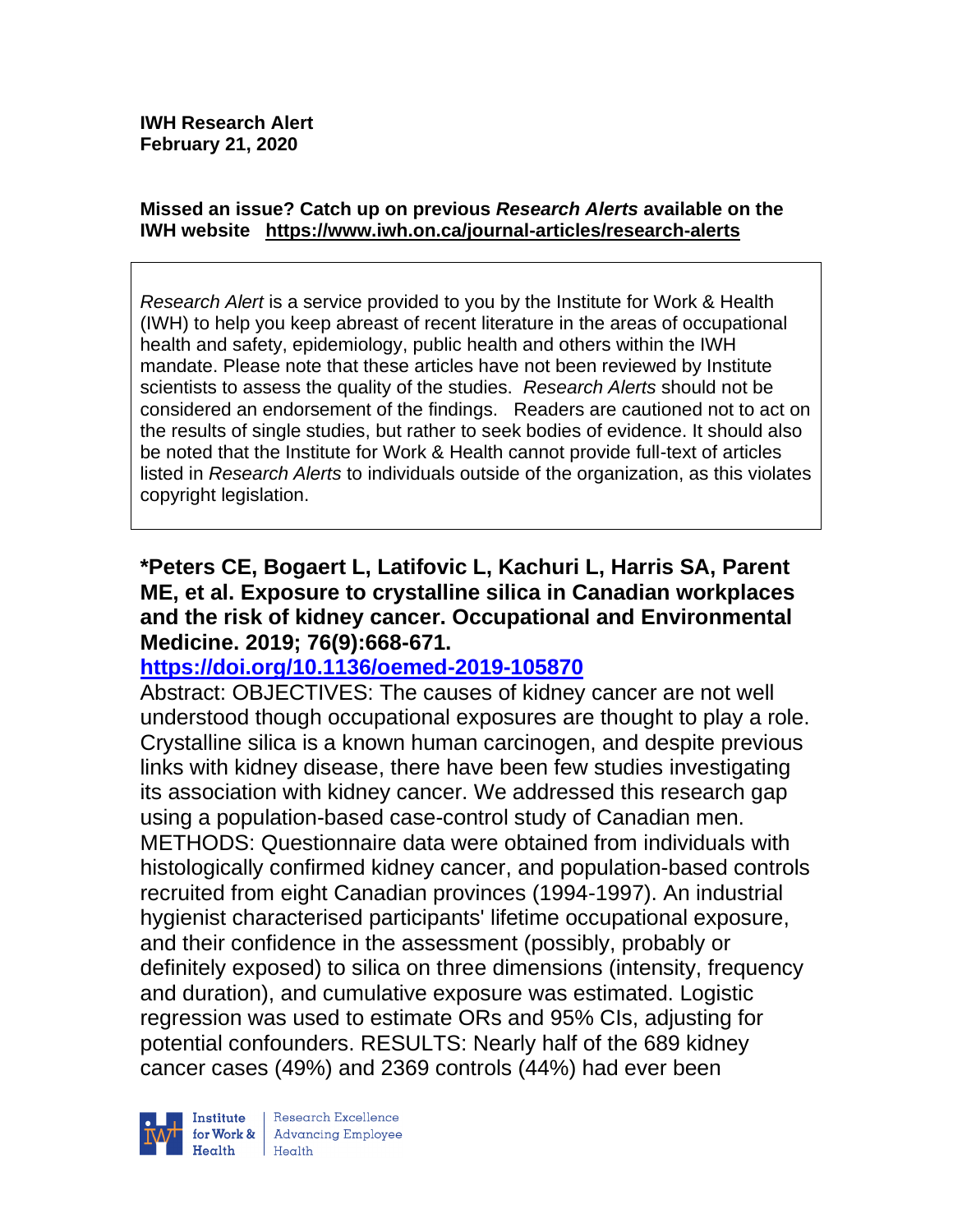occupationally exposed to crystalline silica. In a fully adjusted model, workers ever-exposed to silica had a slightly increased risk of kidney cancer relative to those who were unexposed (OR 1.10, 95% CI 0.92 to 1.32). Odds were modestly (and generally not statistically significantly) increased for models with duration of exposure and cumulative exposure, though exposure-response relationships were not evident. CONCLUSIONS: Our findings do not provide evidence that occupational exposure to crystalline silica increases risk of kidney cancer in men

**Awsumb JM, Balcazar F, and Keel JM. Youth with disabilities: are vocational rehabilitation services improving employment outcomes? Journal of Vocational Rehabilitation. 2020; 52(1):61- 73.** 

**<https://doi.org/10.3233/JVR-191060>** 

**Choe S and Leite F. Transforming inherent safety risk in the construction industry: a safety risk generation and control model. Safety Science. 2020; 124:104594. <https://doi.org/10.1016/j.ssci.2019.104594>** 

**Connolly J, Reid G, Knoll M, Halliday W, and Windsor S. The sustainability of knowledge brokerage of the mental health improvement outcomes framework in Scotland: a follow-up analysis. Evidence & Policy. 2020; 16(1):177-195. <https://doi.org/10.1332/174426418X15193815997735>** 

**Gusenbauer M and Haddaway NR. Which academic search systems are suitable for systematic reviews or meta-analyses? Evaluating retrieval qualities of Google Scholar, PubMed, and 26 other resources. Research Synthesis Methods. 2020; [Epub ahead of print].**

**<https://doi.org/10.1002/jrsm.1378> [open access]** Abstract: Rigorous evidence identification is essential for systematic reviews and meta-analyses (evidence syntheses) because the sample selection of relevant studies determines a review's outcome, validity, and explanatory power. Yet, the search systems allowing access to this evidence provide varying levels of precision, recall, and reproducibility and also demand different levels of effort. To date, it remains unclear which search systems are most appropriate for



Institute Research Excellence<br>
for Work & Advancing Employee<br>
Health Health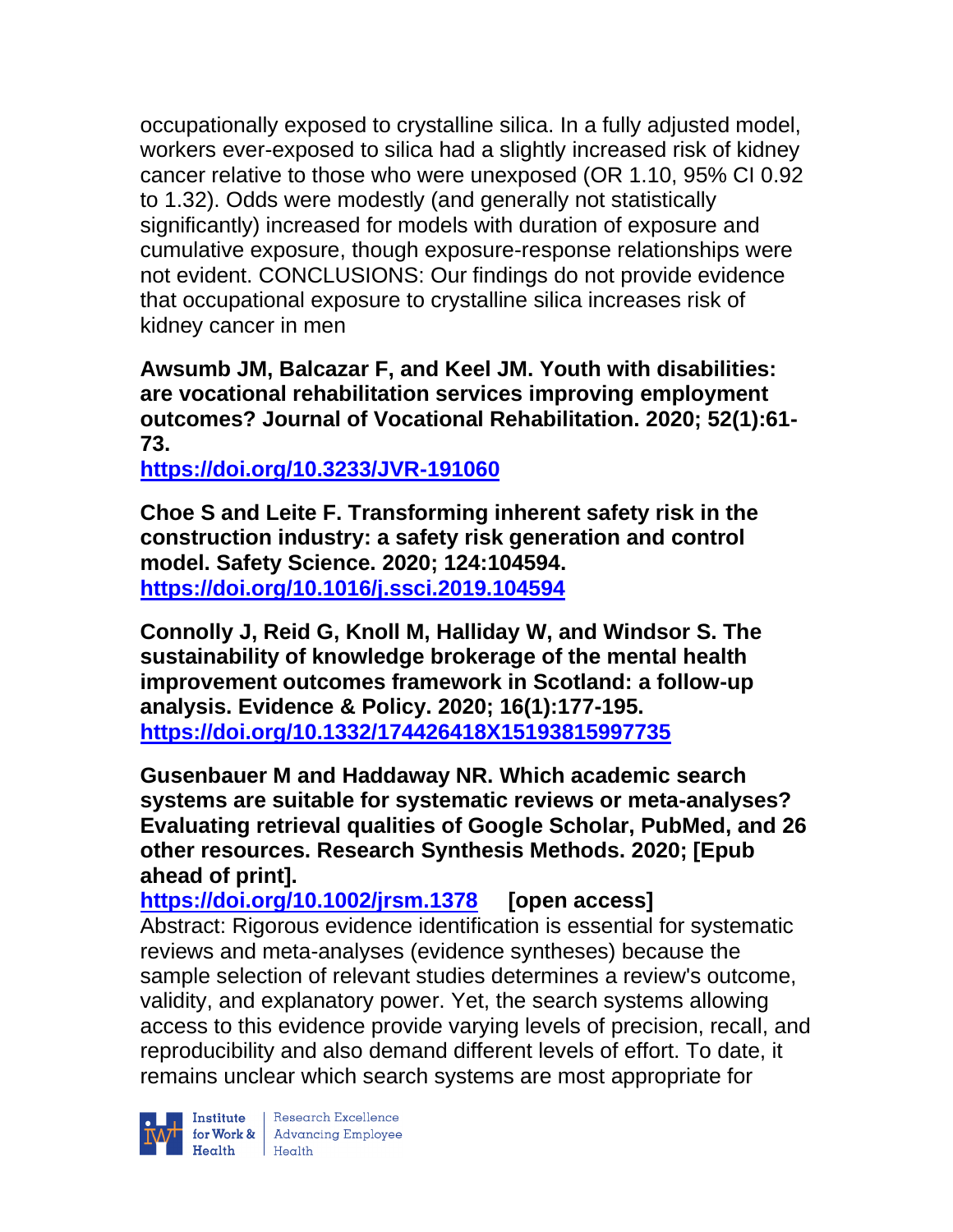evidence synthesis and why. Advice on which search engines and bibliographic databases to choose for systematic searches is limited and lacking systematic, empirical performance assessments. This study investigates and compares the systematic search qualities of 28 widely used academic search systems, including Google Scholar, PubMed, and Web of Science. A novel, query-based method tests how well users are able to interact and retrieve records with each system. The study is the first to show the extent to which search systems can effectively and efficiently perform (Boolean) searches with regards to precision, recall, and reproducibility. We found substantial differences in the performance of search systems, meaning that their usability in systematic searches varies. Indeed, only half of the search systems analyzed and only a few Open Access databases can be recommended for evidence syntheses without adding substantial caveats. Particularly, our findings demonstrate why Google Scholar is inappropriate as principal search system. We call for database owners to recognize the requirements of evidence synthesis and for academic journals to reassess quality requirements for systematic reviews. Our findings aim to support researchers in conducting better searches for better evidence synthesis

#### **Huang Z and Friedman LS. Occupational injury surveillance pyramid description and association of medical care utilization with low income among work-related injuries. American Journal of Industrial Medicine. 2020; 63(3):249-257. <https://doi.org/10.1002/ajim.23075>**

Abstract: BACKGROUND: A more comprehensive characterization of total work-related injury burden would ideally include all levels of medical care. Additionally, studies have suggested differential utilization of medical care among various socioeconomic groups, and it is unclear how this translates to work-related injuries. METHODS: The 2004-2016 National Health Interview Survey data were used to estimate all levels of care utilized by the individual for each injury episode. A multivariable logistic regression model based on 2004- 2014 data was developed to investigate the relationship of low income and level of medical care used by the injured worker. RESULTS: Around 53.1% of occupational injury were exclusively treated outside of a hospital setting and never captured by



| Research Excellence **Institute** Research Excellence<br> **Fractional Advancing Employee**<br> **Health** Health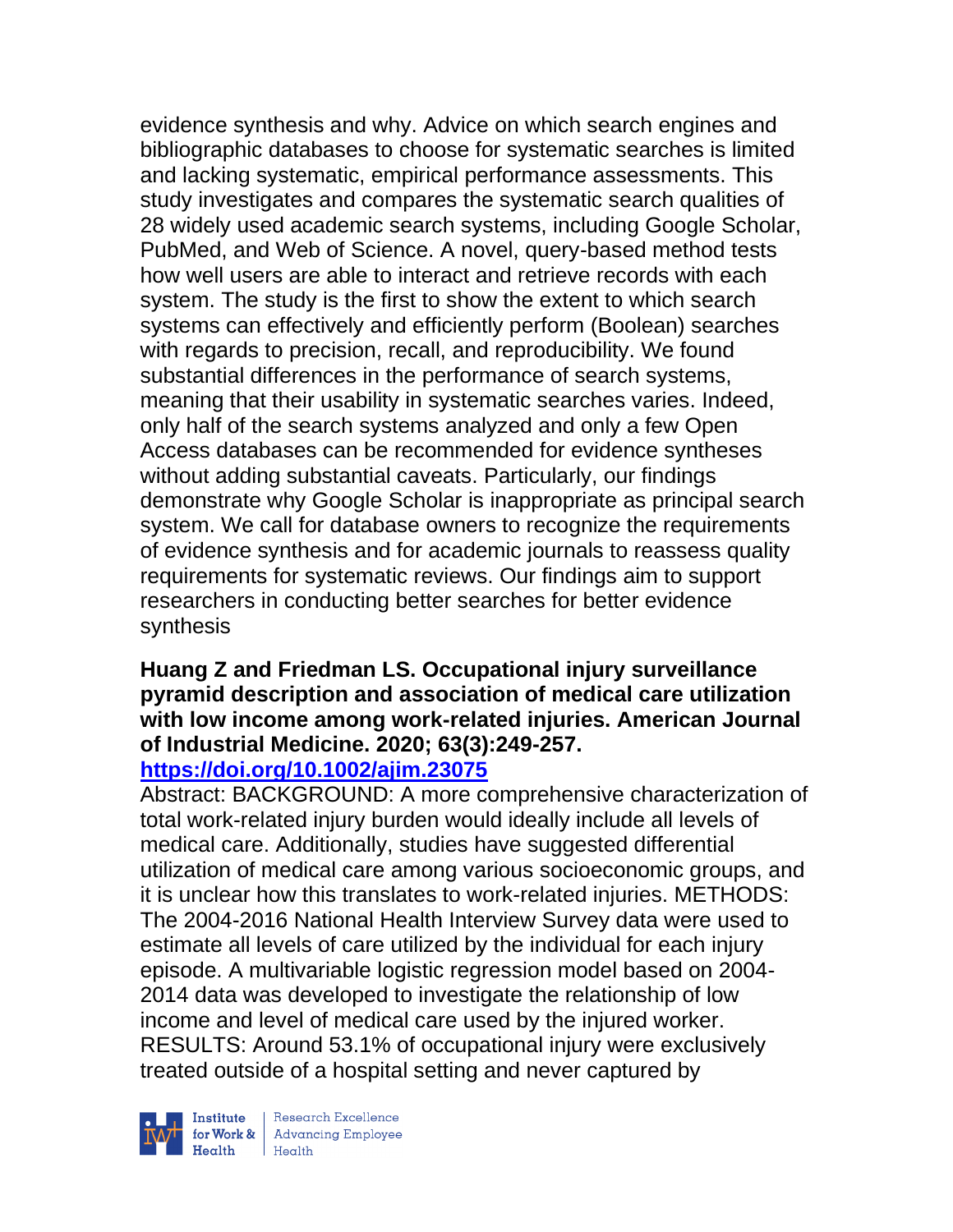hospital/emergency department data systems, which comprises 40% (3.0 million) of total missed days of work and 44% (\$452 million) of total cost of lost productivity among full-time workers. Patients with work-related injuries are less likely to stay overnight in hospital compared with those with nonwork-related injuries (adjusted odds ration [aOR]: 0.6, 95% confidence interval [CI]: 0.5-0.7), however among work-related injuries, low-income patients are more likely to use medical care in a hospital setting compared with patients with income higher than poverty threshold (hospitalization: aOR: 1.9, 95% CI: 1.1-3.3; emergency room: aOR: 1.5, 95% CI: 1.1-2.0). CONCLUSIONS: These "minor work-related injuries" exclusively treated outside hospital tend to be ignored when defining national injury prevention priorities, but this analysis indicates that such an approach fails to capture a large portion of injuries significant enough to result in missed days of work and cost of lost productivity

**Hunefeld L, Gerstenberg S, and Huffmeier J. Job satisfaction and mental health of temporary agency workers in Europe: a systematic review and research agenda. Work and Stress. 2020; 34(1):82-110.** 

**<https://doi.org/10.1080/02678373.2019.1567619> [open access]** 

**Mather L, Ropponen A, Mittendorfer-Rutz E, Narusyte J, and Svedberg P. Health, work and demographic factors associated with a lower risk of work disability and unemployment in employees with lower back, neck and shoulder pain. BMC Musculoskeletal Disorders. 2019; 20(1):622.**

**<https://doi.org/10.1186/s12891-019-2999-9> [open access]** Abstract: BACKGROUND: Chronic musculoskeletal pain affects over 20% of the adult population and is one of the most common reasons for sick leave in Sweden. The aim of this study was to investigate which demographic, health and psychosocial work environment factors are of importance for a lower risk of future work disability and unemployment among workers with low back pain (LBP) and/or neck shoulder pain (NSP), and if familial factors influence these associations. METHODS: All 5556 persons that reported having LBP and/or NSP in a web-based questionnaire study in 2004-2006 were included. They were followed up for work disability (sick leave > 90 days or disability pension), and unemployment (> 180 days in a year)

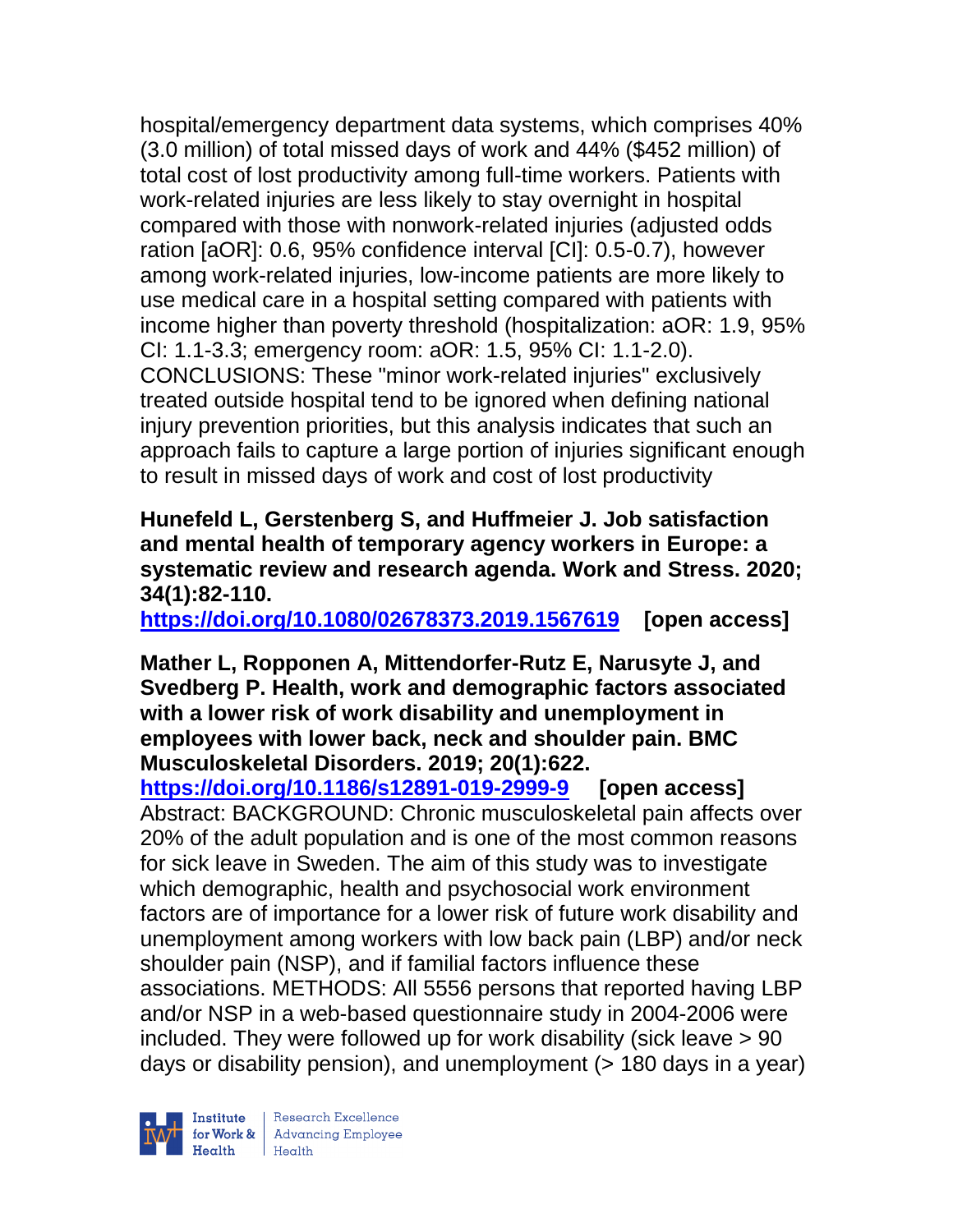until 31 December 2013. Hazard ratios (HR) with 95% confidence intervals were calculated using cox proportional hazard models of the whole sample, adjusting for covariates. In addition, co-twin analyses of outcome discordant twin pairs were conducted to assess the impact of familial confounding on the associations. RESULTS: Being male, 19-28 years old, having higher education, only NSP, no history of depression or anxiety, good self-rated health, low job demands and high job control were associated with a lower risk of work disability (adjusted HR ranging between 0.29-0.85). No history of anxiety and depression and high job control was associated with a lower risk of unemployment (adjusted HR ranging from 0.53 and 0.67). Familial factors were found to affect the association between education and work disability, but none of the other associations investigated. CONCLUSIONS: Among those with LBP or NSP, good health in terms of mental- and self-rated health, few pain sites, as well as good psychosocial working conditions seem to indicate a lower risk for work disability

#### **van der Molen HF, Marsili C, Vitali A, and Colosio C. Trends in occupational diseases in the Italian agricultural sector, 2004- 2017. Occupational and Environmental Medicine. 2020; [Epub ahead of print].**

**<https://doi.org/10.1136/oemed-2019-106168> [open access]** Abstract: OBJECTIVE: To estimate the incidence of, trends in and effect of change in reporting rules on occupational diseases (ODs) in the Italian agricultural sector. METHODS: Over a 14-year period (2004-2017), ODs among Italian agricultural workers were diagnosed by physicians and reported to the National Institute for Insurance against Workplace Accidents and Occupational Diseases. OD was defined as a disease with a specific clinical diagnosis (International Classification of Diseases) and was predominantly caused by workrelated factors. Trends in incidence and effects of changed eligibility criteria for reporting occupational musculoskeletal disorders (MSDs) and noise-induced hearing loss (NIHL) were estimated using a Poisson regression model. RESULTS: In 2017, the incidence of all ODs was 1295 per 100 000 agricultural workers. MSDs (961 per 100 000 workers) were the most frequently occurring ODs. MSDs and NIHL showed statistically significant increasing time trends, 26% and 7% annual increase, respectively, during the 2004-2017 period.



Research Excellence for Work & | Advancing Employee Health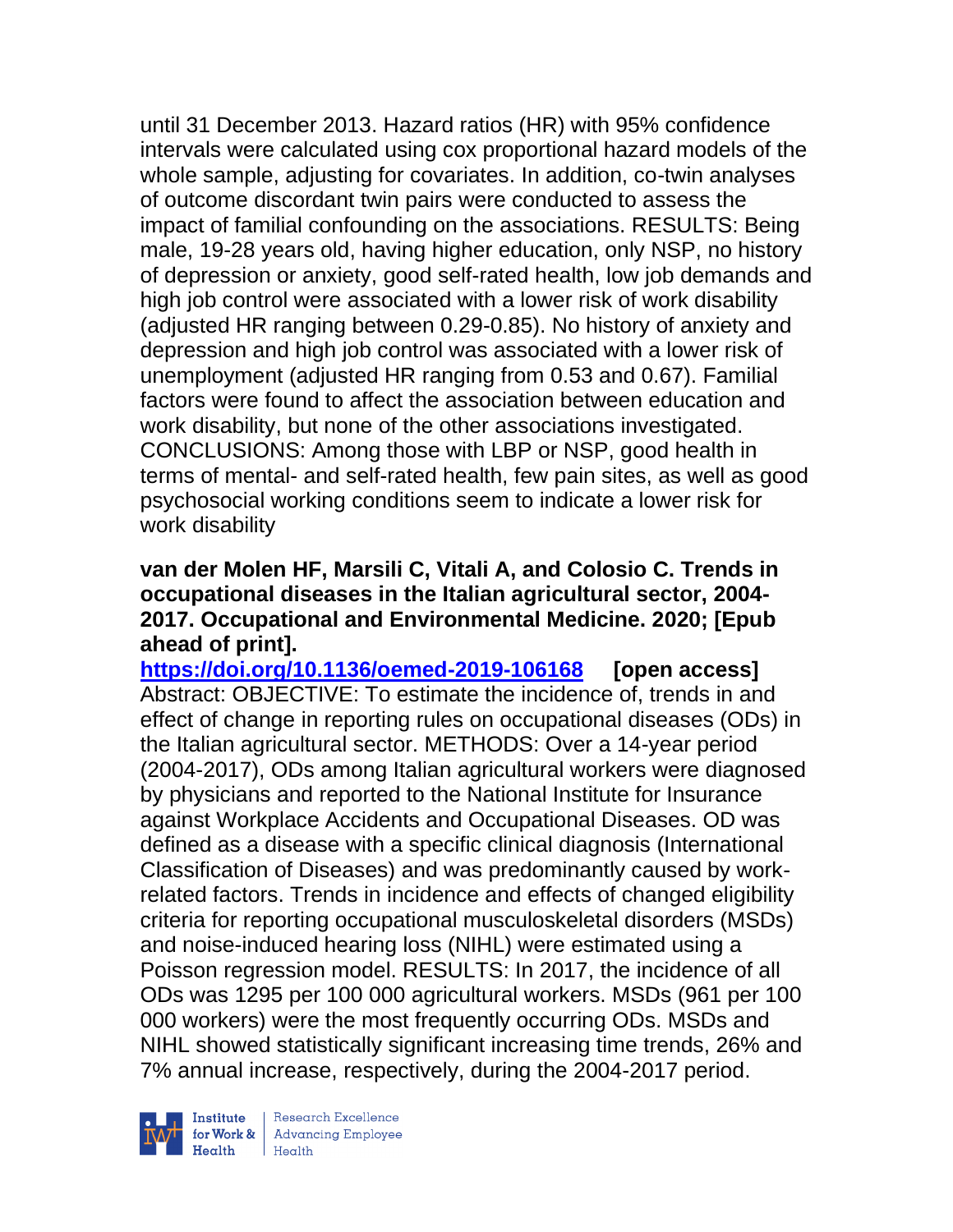There was no statistically significant change in the incidence of occupational respiratory, skin and cancer diseases during the 14-year period. After changes in reporting rules, the incidence of MSDs showed an immediate increased effect, with an incidence rate ratio (IRR) of 2.9 (95% CI 2.65 to 3.14) and a significant annual decreasing trend of -9% (95% CI -6% to -12%) over the years after the changed reporting rules (from 2008 to 2017), and an immediate effect on NIHL with an IRR of 1.3 (95% CI 1.13 to 1.53). CONCLUSION: In total, 1.3% of the Italian agricultural workers were diagnosed in 2017 as having an OD. Over a 14-year period, the annual incidence of ODs showed a considerable increasing trend consistent with changed eligibility reporting criteria for occupational MSDs and to a lesser extent for NIHL

**Mols F, Bell J, and Head B. Bridging the research-policy gap: the importance of effective identity leadership and shared commitment. Evidence & Policy. 2020; 16(1):145-163. <https://doi.org/10.1332/174426418X15378681300533>** 

**Monteiro GP, Hopkins A, and Frutuoso e Melo PF. How do organizational structures impact operational safety? Part 1: understanding the dangers of decentralization. Safety Science. 2020; 123:104568.**

**<https://doi.org/10.1016/j.ssci.2019.104568>** 

**Related Article**

**Monteiro GP, Hopkins A, and Frutuoso e Melo PF. How do organizational structures impact operational safety? Part 2: designing structures that strengthen safety. Safety Science. 2020; 123:104534. <https://doi.org/10.1016/j.ssci.2019.104534>** 

**Nielsen MB, Christensen JO, Finne LB, and Knardahl S. Workplace bullying, mental distress, and sickness absence: the protective role of social support. International Archives of Occupational & Environmental Health. 2020; 93(1):43-53. <https://doi.org/10.1007/s00420-019-01463-y>** 

Abstract: PURPOSE: This study examined the protective effects of supervisor, colleague, and non-work-related social support on the



Institute Research Excellence<br>
for Work & Advancing Employee<br>
Health Health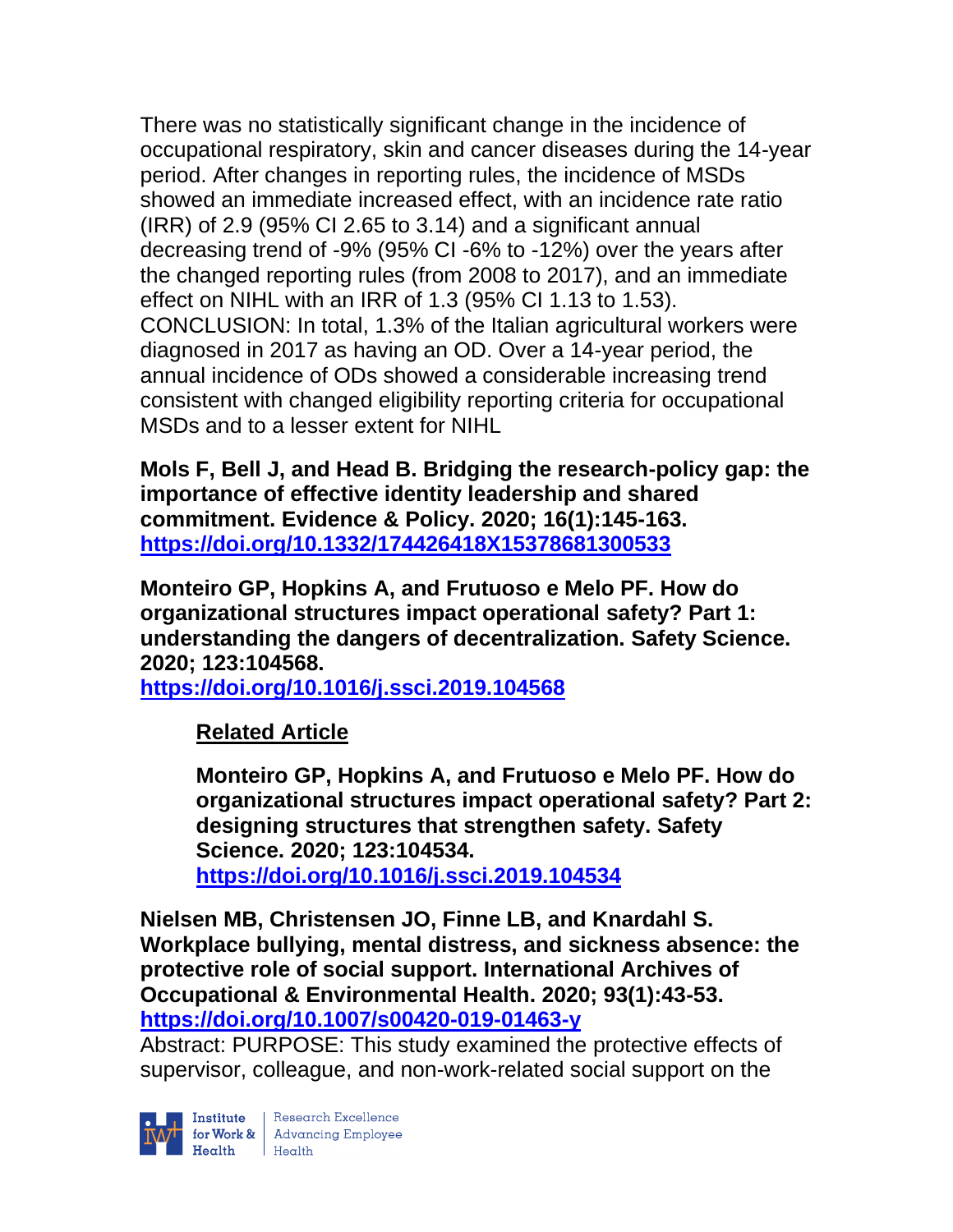associations between workplace bullying, mental distress, and medically certified sickness absence. We hypothesized that social support moderated the direct association between workplace bullying and mental distress as well as the indirect association between bullying and sickness absence through mental distress. We also hypothesized that the protective effects of social support were stronger among women than among men. METHODS: A sample of 10,627 employees was recruited from 96 Norwegian organizations. Workplace bullying, mental distress, and social support were assessed through a questionnaire survey and responses were linked to official registry data on medically certified sickness absence for the year following the survey assessment. RESULTS: The results showed that all three investigated sources of social support moderated the direct association between workplace bullying and mental distress. Supervisor support moderated the indirect association between workplace bullying and sickness absence through mental distress among both male and female respondents, whereas colleague support moderated this indirect association among women only. Non-work-related support had no protective effect on the indirect association. CONCLUSIONS: The findings suggest that social support, and especially supervisor support, is beneficial with regard to reducing the negative impact of workplace bullying on health and work ability of those exposed. Organizations should, therefore, include social support in interventions targeting bullying

**Oestergaard LG, Christensen FB, Bunger CE, Sogaard R, Holm R, Helmig P, et al. Does adding case management to standard rehabilitation affect functional ability, pain, or the rate of return to work after lumbar spinal fusion? A randomized controlled trial with two-year follow-up. Clinical Rehabilitation. 2020; 34(3):357- 368.** 

## **<https://doi.org/10.1177/0269215519897106>**

Abstract: OBJECTIVE: To examine the effect of a case managerassisted rehabilitation programme as an add-on to usual physical rehabilitation in patients undergoing lumbar spinal fusion. DESIGN: A randomized controlled trial with a two-year follow-up. SETTINGS: Outpatient clinics of a university hospital and a general hospital. SUBJECTS: In total, 82 patients undergoing lumbar spinal fusion.



| Research Excellence Finantium Research Excellence<br>
Finantium Research Employee<br>
Realth Health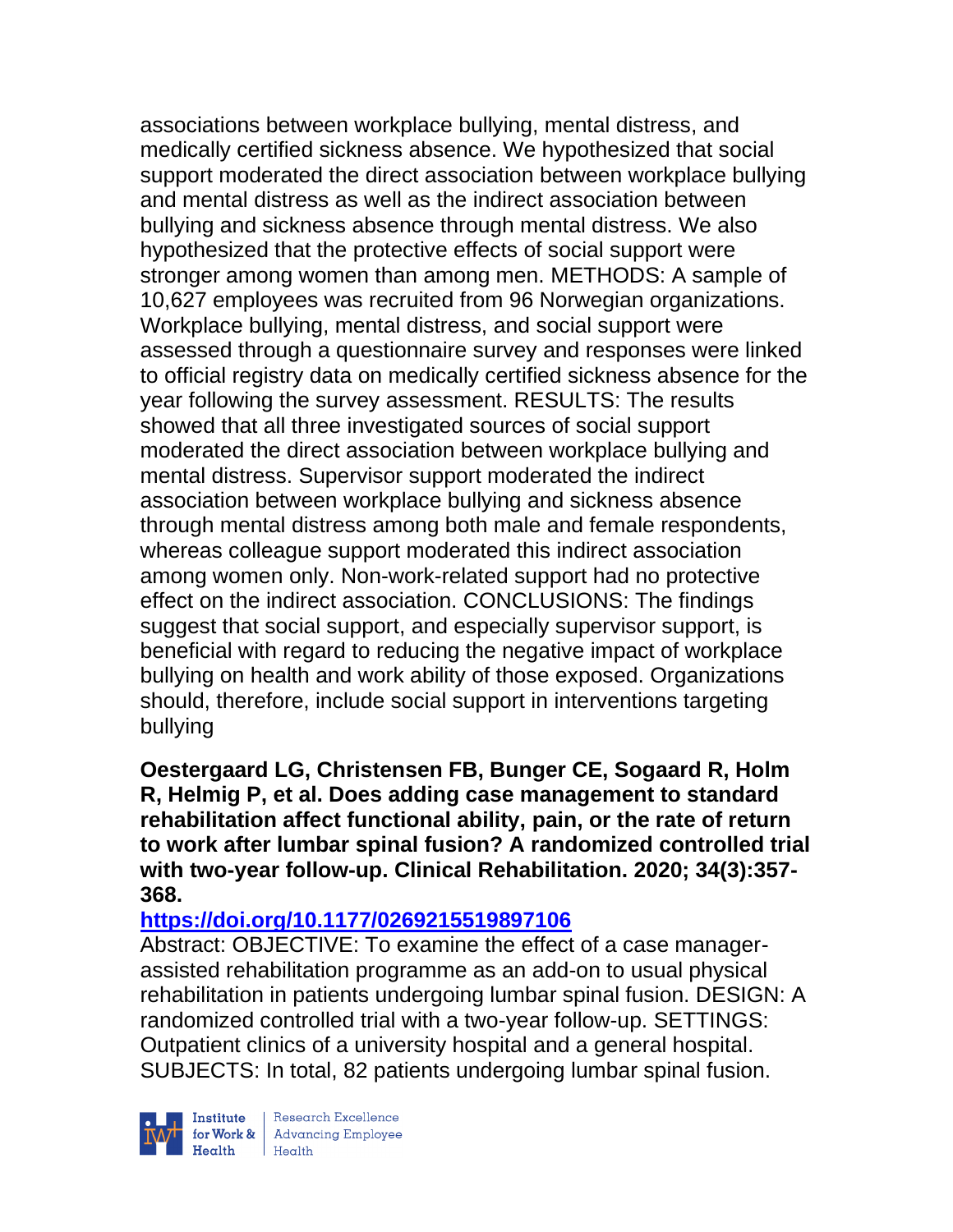INTERVENTIONS: The patients were randomized one-to-one to case manager-assisted rehabilitation (case manager group) or no case manager-assisted rehabilitation (control group). Both groups received usual physical rehabilitation. The case manager-assisted rehabilitation programme included a preoperative meeting with a case manager to determine a rehabilitation plan, postsurgical meetings, phone meetings, and voluntary workplace visits or roundtable meetings. MAIN MEASURES: Primary outcome was the Oswestry Disability Index. Secondary outcomes were back pain, leg pain, and return to work. RESULTS: Of the 41 patients in the case manager group, 49% were men, with the mean age of 46.1 (+/-8.7 years). In the control group, 51% were male, with the mean age of 47.4 (+/-8.9 years). No statistically significant between-group differences were found regarding any outcomes. An overall group effect of 4.1 points (95% confidence interval (CI): -1.8; 9.9) was found on the Oswestry Disability Index, favouring the control group. After two years, the relative risk of return to work was 1.18 (95% CI: 0.8; 1.7), favouring the case manager group. CONCLUSION: The case managerassisted rehabilitation programme had no effect on the patients' functional disability or back and leg pain compared to usual physical rehabilitation. The study lacked power to evaluate the impact on return to work

**Petitta L and Jiang L. How emotional contagion relates to burnout: a moderated mediation model of job insecurity and group member prototypicality. International Journal of Stress Management. 2020; 27(1):12-22. <https://doi.org/10.1037/str0000134>** 

**Renaud LR, Jelsma JGM, Huysmans MA, van Nassau F, Lakerveld J, Spekle EM, et al. Effectiveness of the multicomponent dynamic work intervention to reduce sitting time in office workers: results from a pragmatic cluster randomised controlled trial. Applied Ergonomics. 2020; 84:103027. <https://doi.org/10.1016/j.apergo.2019.103027>** 

Abstract: OBJECTIVE: Prolonged sitting, which is highly prevalent in office workers, has been associated with several health risks. The aim of this study was to evaluate the Dynamic Work intervention by determining its effect on total sitting time at the 8-month follow-up in



| Research Excellence for Work & Advancing Employee<br>Health Health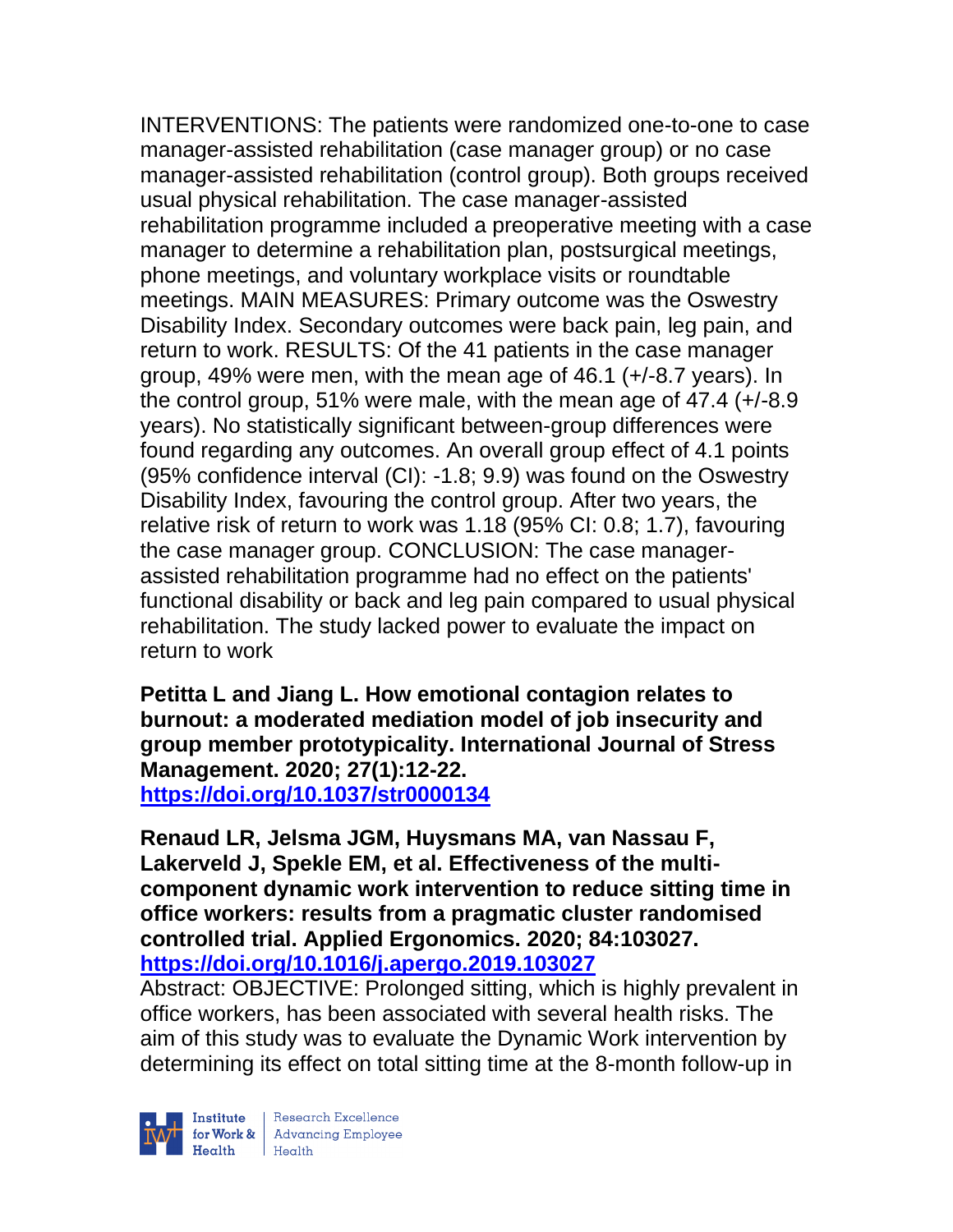comparison to the control. METHODS: This two-arm pragmatic cluster randomised controlled trial included 244 office workers from 14 different departments of a large, Dutch insurance company. The Dynamic Work intervention was a real-life, worksite intervention that included environmental components (i.e. sit-stand workstations), organisational components (i.e. group sessions), and individual components (e.g. activity/sitting trackers). Outcomes were assessed at baseline, 4-month follow-up, and 8-month follow-up. The primary outcome was total sitting time per day, objectively assessed using the activPAL activity monitor at 8-month follow-up. Secondary outcomes included other total and occupational movement behaviour outcomes, health-related outcomes, and work-related outcomes. Data analyses were performed using linear and logistic mixed models. RESULTS: Total sitting time did not differ between the intervention and control group at the 8-month follow-up. Secondary outcomes also showed no difference between the intervention and control group at either the 4 month or at 8-month follow-up, with the exception of number of occupational steps, which showed a statistically significant effect at 4 month follow-up (but not at 8-month follow-up) of 913 (95%  $Cl = 381$ -1445) steps/8-h working day. CONCLUSIONS: This study evaluated the effectiveness of a real-life worksite intervention to reduce sitting time and showed little to no effect. This may be due to the relatively low intensity of the intervention, i.e. that it only involved the replacement of 25% of sitting workstations with sit-stand workstations. Future research should focus on the evaluation of more intensive real-life worksite interventions that are still feasible for implementation in daily practice. CLINICALTRIALS. GOV, REGISTRATION NUMBER: NCT03115645

#### **Sato K, Kuroda S, and Owan H. Mental health effects of long work hours, night and weekend work, and short rest periods. Social Science & Medicine. 2020; 246:112774.**

**<https://doi.org/10.1016/j.socscimed.2019.112774> [open access]** Abstract: Although the prior literature has examined the relationship between work schedule characteristics and worker mental health, establishing the causal effect of work schedule characteristics is challenging because of endogeneity issues. This paper investigates how various work schedule characteristics affect workers' mental health using employee surveys and actual working hours recorded



Research Excellence for Work & Advancing Employee<br>Health Health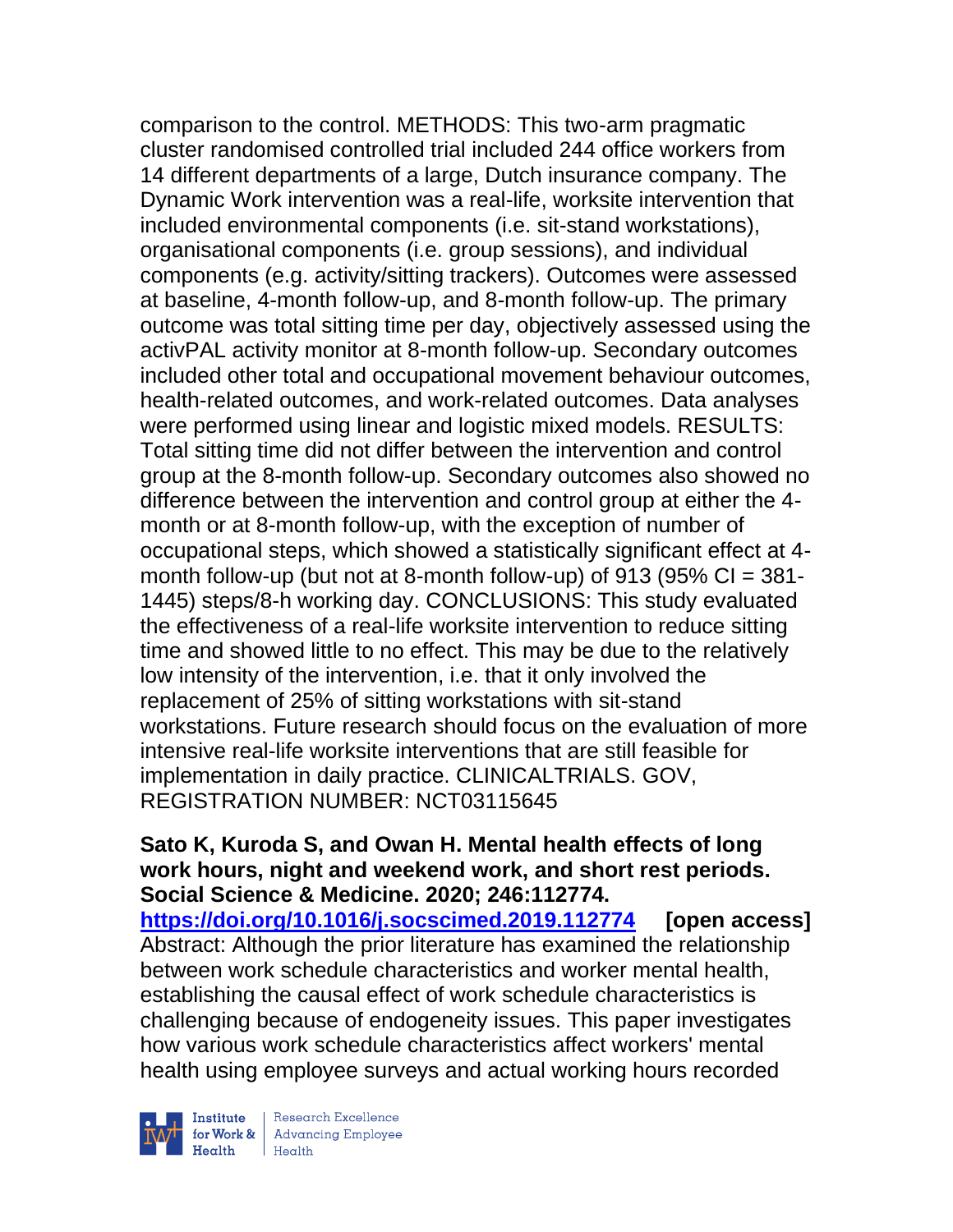over seventeen months in a Japanese manufacturing company. Our sample includes 1334 white-collar workers and 786 blue-collar workers observed from 2015 to 2016. Our major findings are as follows: long working hours cause the mental health of white-collar workers to deteriorate even after controlling for individual fixed effects. Furthermore, working on weekends is associated with mental ill health-the negative effect of an hour increase in weekend work is one and a half to two times larger than that of weekday overtime work for white-collar workers. On the other hand, short rest periods are not associated with mental health for them. Our results indicate that taking a relatively long rest period on weekends is more important for keeping white-collar workers healthy than ensuring a sufficient daily rest period. Regarding blue-collar workers, our analysis reveals that working after midnight is associated with mental ill health, whereas short rest periods are not associated with their mental health. This suggests that the strain of night work is a more important determinant of mental health for blue-collar workers. The differences in the relationship between work schedule characteristics and workers' mental health for white-collar and blue-collar workers can be explained in terms of different work styles, different expectations, and different degrees of selection. We conclude that working for long hours or irregular hours deteriorates the mental health of workers but its impact is likely to differ significantly across job types

# **Vinstrup J, Jakobsen MD, and Andersen LL. Poor sleep is a risk factor for low-back pain among healthcare workers: prospective cohort study. International Journal of Environmental Research and Public Health. 2020; 17(3):E996.**

**<https://doi.org/10.3390/ijerph17030996> [open access]** Abstract: This study aimed to investigate the association between poor sleep and risk of low-back pain (LBP) in healthcare workers. Using a prospective cohort design with 1-year follow-up, a total of 1955 healthcare workers (60% nurses) from 389 departments at 19 hospitals responded to questionnaires containing items related to lifestyle, health, and working environment. Associations between sleep scores (0-100) at baseline and LBP intensity (0-10) at follow-up were modelled using cumulative logistic regression accounting for clustering at the department level and adjusted for lifestyle and psychosocial confounders. In the full population of healthcare



Research Excellence **Institute** Research Excellence<br> **Fractional Advancing Employee**<br> **Health** Health